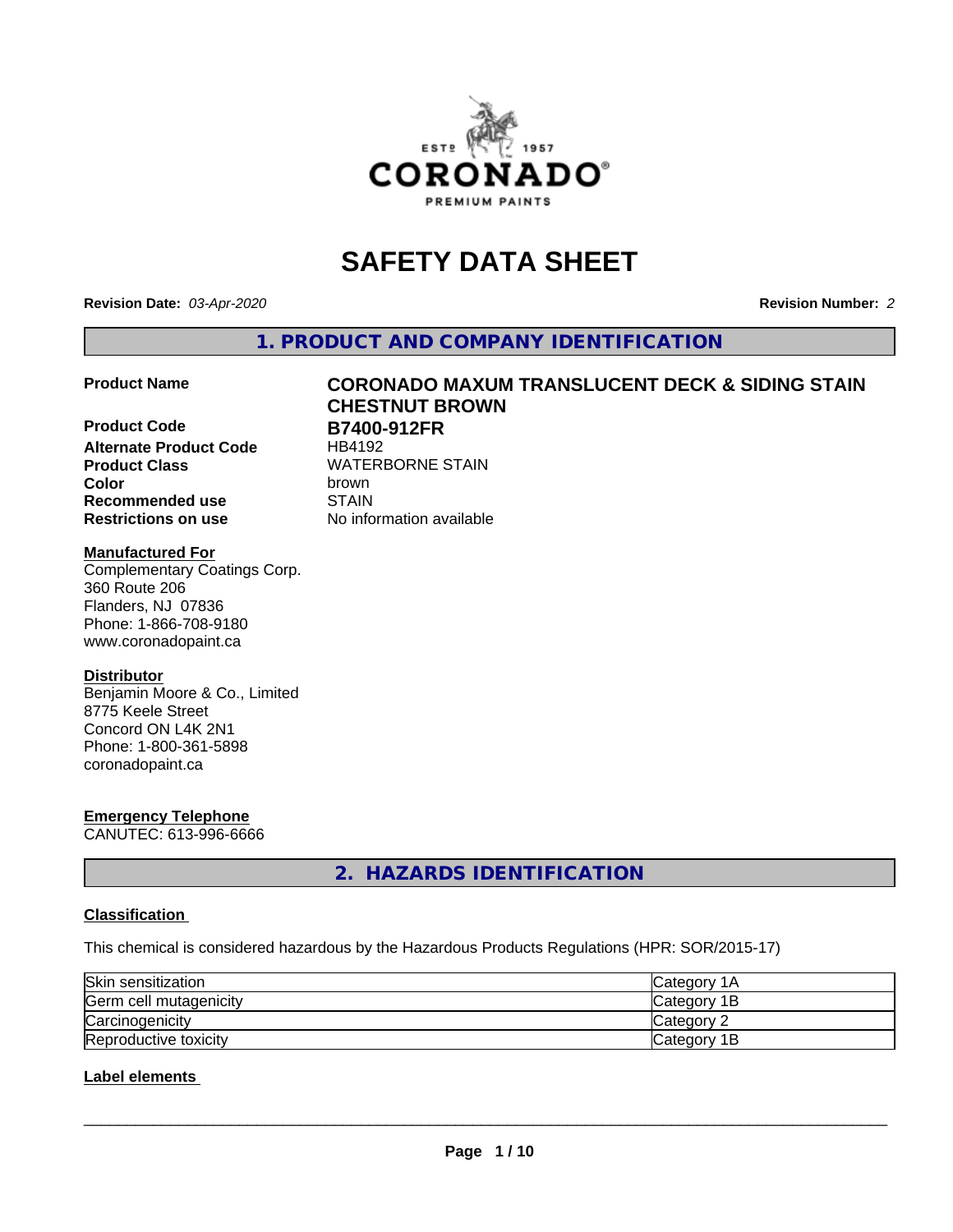# **Danger**

#### **Hazard statements**

May cause an allergic skin reaction May cause genetic defects Suspected of causing cancer May damage fertility or the unborn child



**Appearance** liquid **CODO** *Appearance liquid* **Odor** *CODO CODO* **<b>***CODO CODO CODO CODO CODO* 

#### **Precautionary Statements - Prevention**

Obtain special instructions before use Do not handle until all safety precautions have been read and understood Use personal protective equipment as required Avoid breathing dust/fume/gas/mist/vapors/spray Contaminated work clothing should not be allowed out of the workplace Wear protective gloves

# **Precautionary Statements - Response**

IF exposed or concerned: Get medical advice/attention **Skin** IF ON SKIN: Wash with plenty of soap and water If skin irritation or rash occurs: Get medical advice/attention Wash contaminated clothing before reuse

#### **Precautionary Statements - Storage**

Store locked up

#### **Precautionary Statements - Disposal**

Dispose of contents/container to an approved waste disposal plant

#### **Other information**

No information available

| <b>Chemical name</b> | <b>CAS No.</b> | Weight-% | <b>Hazardous Material</b><br>registry number<br>(HMIRA registry $#$ ) | Date HMIRA filed and<br>[Information Review Act date exemption granted]<br>(if applicable) |
|----------------------|----------------|----------|-----------------------------------------------------------------------|--------------------------------------------------------------------------------------------|
| Propylene glycol     | $57 - 55 - 6$  | - 5%     |                                                                       |                                                                                            |

# **3. COMPOSITION INFORMATION ON COMPONENTS**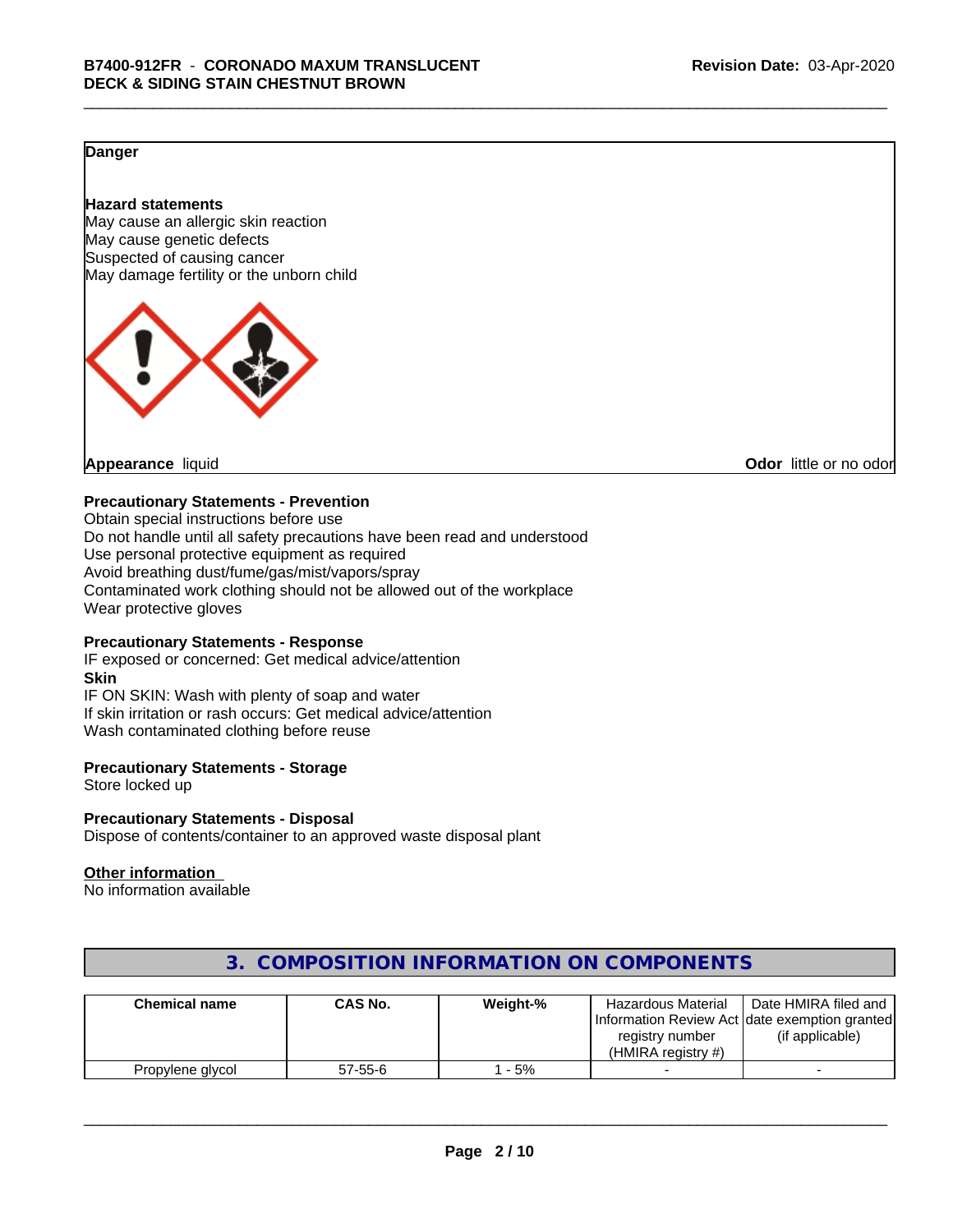# \_\_\_\_\_\_\_\_\_\_\_\_\_\_\_\_\_\_\_\_\_\_\_\_\_\_\_\_\_\_\_\_\_\_\_\_\_\_\_\_\_\_\_\_\_\_\_\_\_\_\_\_\_\_\_\_\_\_\_\_\_\_\_\_\_\_\_\_\_\_\_\_\_\_\_\_\_\_\_\_\_\_\_\_\_\_\_\_\_\_\_\_\_ **B7400-912FR** - **CORONADO MAXUM TRANSLUCENT DECK & SIDING STAIN CHESTNUT BROWN**

| Poly(oxy-1,2-ethanediyl),<br>.alpha.-[3-[3-(2H-benzotriazol-2-<br>yl)-5-(1,1-dimethylethyl)-4-hydro<br>xyphenyl]-1-oxopropyl]-.omega.-<br>hydroxy-                                                                                                          | 104810-48-2 | $0.1 - 0.25%$ |  |
|-------------------------------------------------------------------------------------------------------------------------------------------------------------------------------------------------------------------------------------------------------------|-------------|---------------|--|
| Decanedioic acid.<br>bis(1,2,2,6,6-pentamethyl-4-pip<br>eridinyl) ester                                                                                                                                                                                     | 41556-26-7  | $0.1 - 0.25%$ |  |
| Carbamic acid,<br>1H-benzimidazol-2-yl-, methyl<br>ester                                                                                                                                                                                                    | 10605-21-7  | $0.1 - 0.25%$ |  |
| Poly(oxy-1,2-ethanediyl),<br>.alpha.-[3-[3-(2H-benzotriazol-2-<br> yl)-5-(1,1-dimethylethyl)-4-hydrol<br>xyphenyl]-1-oxopropyl]-.omega.-<br>$\left[3 - [3 - (2H - benzotriazol-2 - y)] - 5 - (1)\right]$<br>1-dimethylethyl)-4-hydroxyphen<br>yll-1-oxoprop | 104810-47-1 | $0.1 - 0.25%$ |  |
| Cobalt neodecanoate                                                                                                                                                                                                                                         | 27253-31-2  | $0.1 - 0.25%$ |  |

\*The exact percentage (concentration) of composition has been withheld as a trade secret

# **4. FIRST AID MEASURES**

| <b>General Advice</b>                  | If symptoms persist, call a physician. Show this safety data<br>sheet to the doctor in attendance.                                                                                                                                     |
|----------------------------------------|----------------------------------------------------------------------------------------------------------------------------------------------------------------------------------------------------------------------------------------|
| <b>Eye Contact</b>                     | Rinse thoroughly with plenty of water for at least 15<br>minutes and consult a physician.                                                                                                                                              |
| <b>Skin Contact</b>                    | Wash off immediately with soap and plenty of water while<br>removing all contaminated clothes and shoes. If skin<br>irritation persists, call a physician. Wash clothing before<br>reuse. Destroy contaminated articles such as shoes. |
| <b>Inhalation</b>                      | Move to fresh air. If symptoms persist, call a physician.                                                                                                                                                                              |
| Ingestion                              | Clean mouth with water and afterwards drink plenty of<br>water. Consult a physician if necessary.                                                                                                                                      |
| <b>Most Important Symptoms/Effects</b> | May cause allergic skin reaction.                                                                                                                                                                                                      |
| <b>Notes To Physician</b>              | Treat symptomatically.                                                                                                                                                                                                                 |
|                                        |                                                                                                                                                                                                                                        |

**5. FIRE-FIGHTING MEASURES**

| <b>Suitable Extinguishing Media</b>                                                                           | Use extinguishing measures that are appropriate to local<br>circumstances and the surrounding environment. |
|---------------------------------------------------------------------------------------------------------------|------------------------------------------------------------------------------------------------------------|
| Protective equipment and precautions for firefighters As in any fire, wear self-contained breathing apparatus | pressure-demand, MSHA/NIOSH (approved or equivalent)<br>and full protective gear.                          |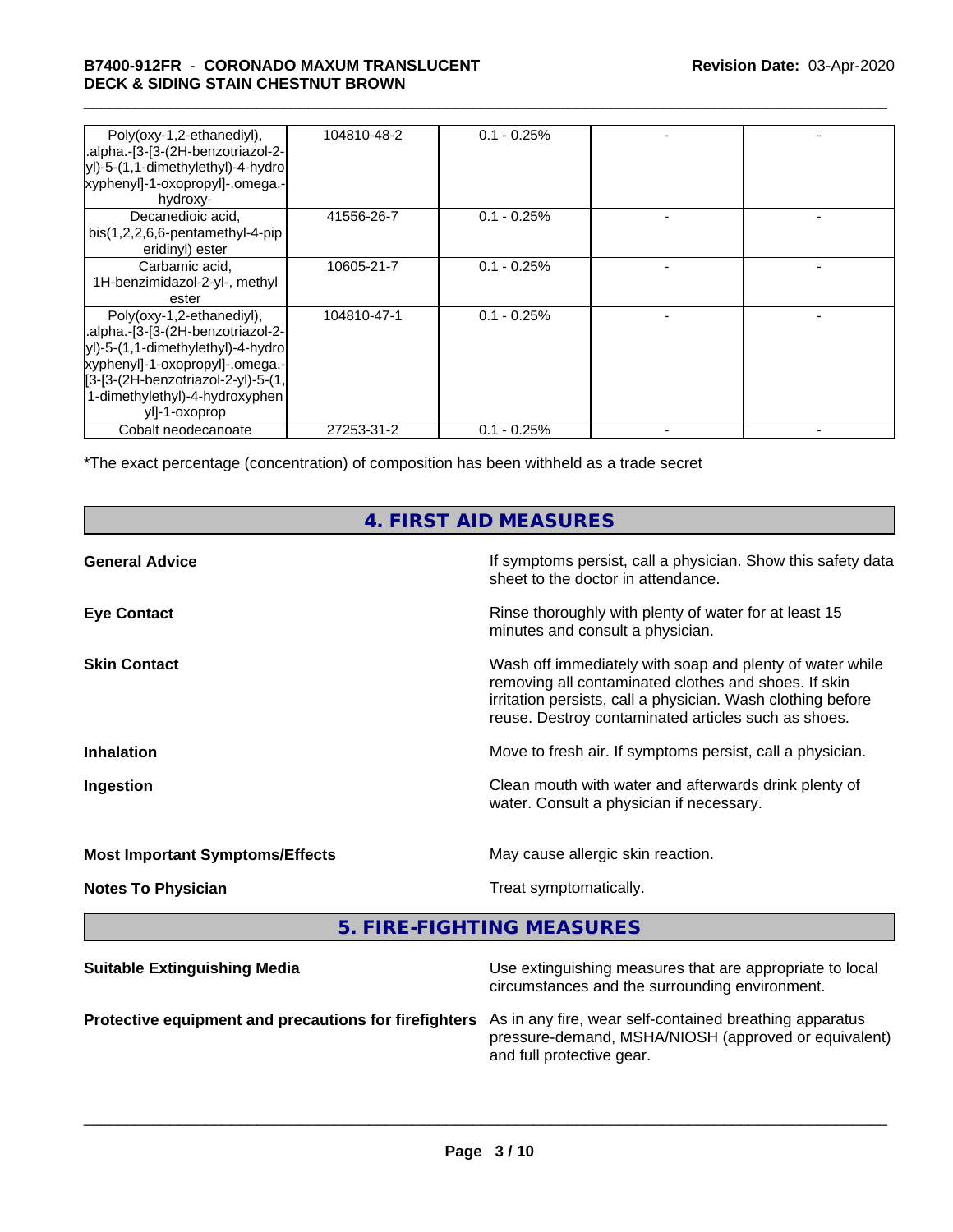| <b>Specific Hazards Arising From The Chemical</b>                                | Closed containers may rupture if exposed to fire or<br>extreme heat. |
|----------------------------------------------------------------------------------|----------------------------------------------------------------------|
| Sensitivity to mechanical impact                                                 | No                                                                   |
| Sensitivity to static discharge                                                  | No                                                                   |
| <b>Flash Point Data</b><br>Flash point (°F)<br>Flash Point (°C)<br><b>Method</b> | Not applicable<br>Not applicable<br>Not applicable                   |
| <b>Flammability Limits In Air</b>                                                |                                                                      |
| Lower flammability limit:<br><b>Upper flammability limit:</b>                    | Not applicable<br>Not applicable                                     |
| Flammability: 0<br><b>NFPA</b><br>Health: 2                                      | <b>Instability: 0</b><br><b>Special: Not Applicable</b>              |
| <b>NFPA Legend</b><br>0 - Not Hozardous                                          |                                                                      |

- 0 Not Hazardous
- 1 Slightly
- 2 Moderate
- 3 High
- 4 Severe

*The ratings assigned are only suggested ratings, the contractor/employer has ultimate responsibilities for NFPA ratings where this system is used.*

*Additional information regarding the NFPA rating system is available from the National Fire Protection Agency (NFPA) at www.nfpa.org.*

# **6. ACCIDENTAL RELEASE MEASURES**

| <b>Personal Precautions</b>      | Avoid contact with skin, eyes and clothing. Ensure<br>adequate ventilation.                          |  |
|----------------------------------|------------------------------------------------------------------------------------------------------|--|
| <b>Other Information</b>         | Prevent further leakage or spillage if safe to do so.                                                |  |
| <b>Environmental precautions</b> | See Section 12 for additional Ecological Information.                                                |  |
| <b>Methods for Cleaning Up</b>   | Soak up with inert absorbent material. Sweep up and<br>shovel into suitable containers for disposal. |  |

# **7. HANDLING AND STORAGE**

| <b>Handling</b>               | Avoid contact with skin, eyes and clothing. Avoid breathing<br>vapors, spray mists or sanding dust. In case of insufficient<br>ventilation, wear suitable respiratory equipment. |
|-------------------------------|----------------------------------------------------------------------------------------------------------------------------------------------------------------------------------|
| <b>Storage</b>                | Keep container tightly closed. Keep out of the reach of<br>children.                                                                                                             |
| <b>Incompatible Materials</b> | No information available                                                                                                                                                         |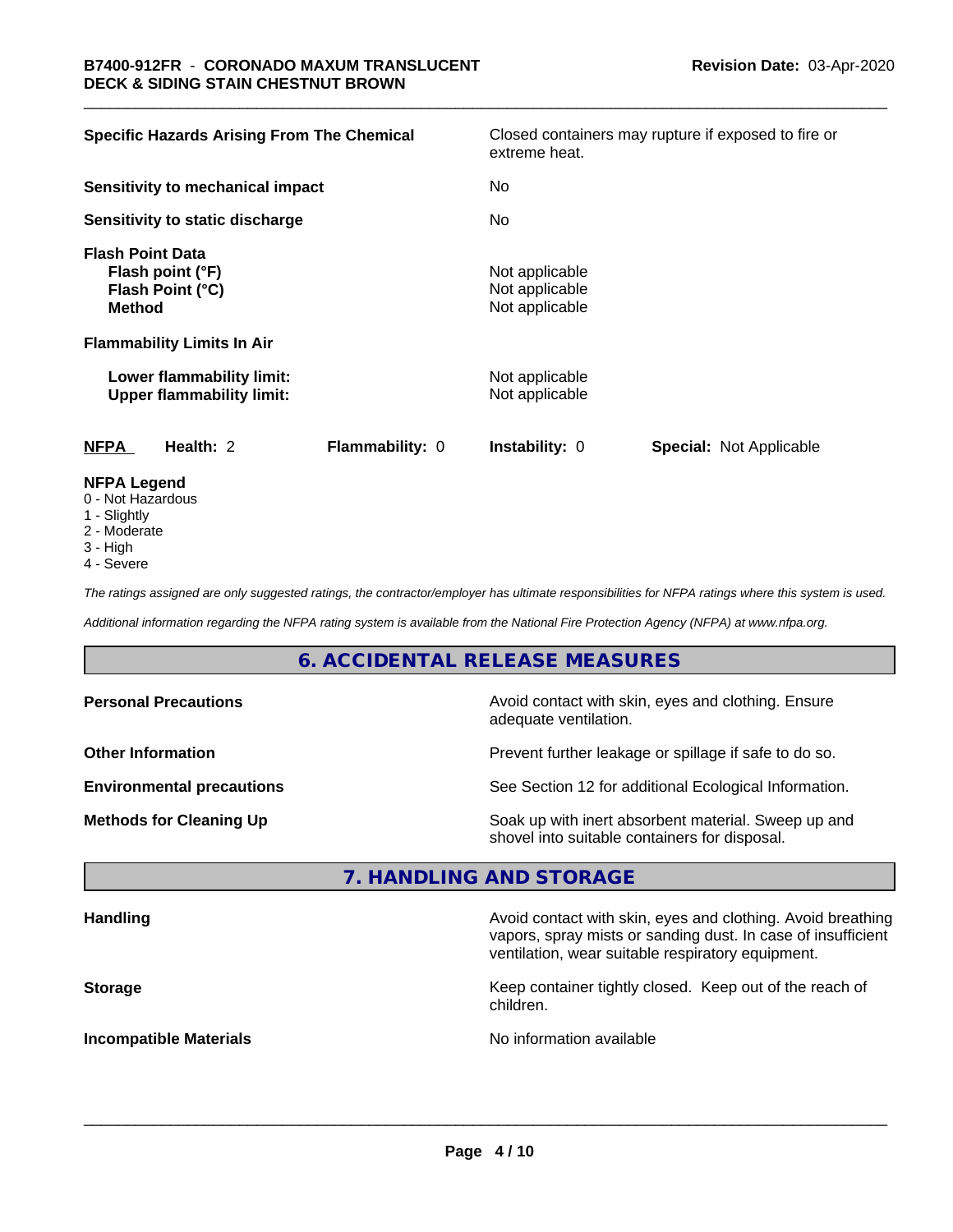# **8. EXPOSURE CONTROLS/PERSONAL PROTECTION**

### **Exposure Limits**

| <b>Chemical name</b> | <b>ACGIH TLV</b> | Alberta | <b>British Columbia</b> | Ontario                        | Quebec |
|----------------------|------------------|---------|-------------------------|--------------------------------|--------|
| Propylene glycol     | N/E              | N/E     | N/E                     | 10 mg/m $3$ - TWA              | N/E    |
|                      |                  |         |                         | 50 ppm - TWA                   |        |
|                      |                  |         |                         | TWA<br>155 mg/m <sup>3</sup> - |        |

#### **Legend**

ACGIH - American Conference of Governmental Industrial Hygienists Alberta - Alberta Occupational Exposure Limits British Columbia - British Columbia Occupational Exposure Limits Ontario - Ontario Occupational Exposure Limits Quebec - Quebec Occupational Exposure Limits N/E - Not established

#### **Personal Protective Equipment**

**Engineering Measures Ensure** Ensure adequate ventilation, especially in confined areas.

**Eye/Face Protection Safety glasses with side-shields.** 

**Skin Protection Protection Protective gloves and impervious clothing. Respiratory Protection Exercise 2018** Use only with adequate ventilation. In operations where exposure limits are exceeded, use a NIOSH approved respirator that has been selected by a technically qualified person for the specific work conditions. When spraying the product or applying in confined areas, wear a NIOSH approved respirator specified for paint spray or organic vapors.

**Hygiene Measures Avoid contact with skin, eyes and clothing. Remove and Avoid contact with skin, eyes and clothing. Remove and Avoid contact with skin, eyes and clothing. Remove and** wash contaminated clothing before re-use. Wash thoroughly after handling.

# **9. PHYSICAL AND CHEMICAL PROPERTIES**

| Appearance<br>Odor<br><b>Odor Threshold</b><br>Density (Ibs/gal)<br><b>Specific Gravity</b><br>рH<br><b>Viscosity (cps)</b><br>Solubility(ies)<br><b>Water solubility</b><br><b>Evaporation Rate</b><br>Vapor pressure<br>Vapor density<br>Wt. % Solids<br>Vol. % Solids<br>Wt. % Volatiles<br>Vol. % Volatiles | liquid<br>little or no odor<br>No information available<br>$8.55 - 8.65$<br>$1.03 - 1.05$<br>No information available<br>No information available<br>No information available<br>No information available<br>No information available<br>No information available<br>No information available<br>$20 - 30$<br>$15 - 25$<br>$70 - 80$<br>$75 - 85$<br>< 250 |
|-----------------------------------------------------------------------------------------------------------------------------------------------------------------------------------------------------------------------------------------------------------------------------------------------------------------|------------------------------------------------------------------------------------------------------------------------------------------------------------------------------------------------------------------------------------------------------------------------------------------------------------------------------------------------------------|
| <b>VOC Regulatory Limit (g/L)</b><br><b>Boiling Point (°F)</b>                                                                                                                                                                                                                                                  | 212                                                                                                                                                                                                                                                                                                                                                        |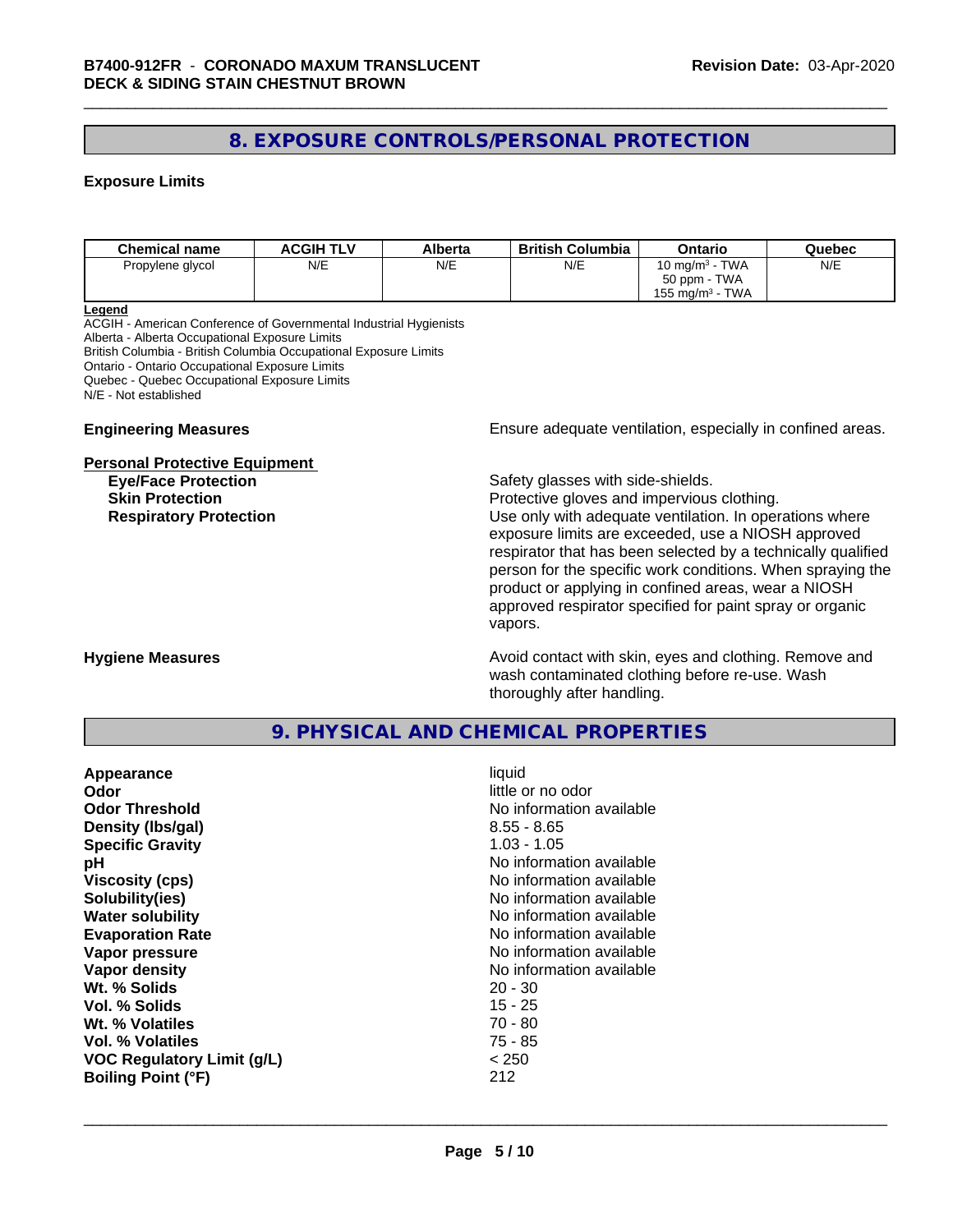| <b>Boiling Point (°C)</b>            | 100                      |
|--------------------------------------|--------------------------|
| Freezing point (°F)                  | 32                       |
| <b>Freezing Point (°C)</b>           | 0                        |
| Flash point (°F)                     | Not applicable           |
| Flash Point (°C)                     | Not applicable           |
| <b>Method</b>                        | Not applicable           |
| Flammability (solid, gas)            | Not applicable           |
| <b>Upper flammability limit:</b>     | Not applicable           |
| Lower flammability limit:            | Not applicable           |
| <b>Autoignition Temperature (°F)</b> | No information available |
| <b>Autoignition Temperature (°C)</b> | No information available |
| Decomposition Temperature (°F)       | No information available |
| Decomposition Temperature (°C)       | No information available |
| <b>Partition coefficient</b>         | No information available |

# **10. STABILITY AND REACTIVITY**

| <b>Reactivity</b> |  |
|-------------------|--|
|                   |  |

**Hazardous Decomposition Products** None under normal use.

**Not Applicable** 

**Chemical Stability Chemical Stability** Stable under normal conditions.

**Conditions to avoid Conditions reading**.

**Incompatible Materials No materials** No materials to be especially mentioned.

**Possibility of hazardous reactions** None under normal conditions of use.

# **11. TOXICOLOGICAL INFORMATION**

| <b>Product Information</b><br>Information on likely routes of exposure                     |                                                                                                                 |
|--------------------------------------------------------------------------------------------|-----------------------------------------------------------------------------------------------------------------|
| <b>Principal Routes of Exposure</b>                                                        | Eye contact, skin contact and inhalation.                                                                       |
| <b>Acute Toxicity</b><br><b>Product Information</b>                                        | No information available                                                                                        |
| Symptoms related to the physical, chemical and toxicological characteristics               |                                                                                                                 |
| <b>Symptoms</b>                                                                            | No information available                                                                                        |
| Delayed and immediate effects as well as chronic effects from short and long-term exposure |                                                                                                                 |
| Eye contact                                                                                | May cause slight irritation                                                                                     |
| <b>Skin contact</b>                                                                        | Substance may cause slight skin irritation. Prolonged or<br>repeated contact may dry skin and cause irritation. |
| <b>Inhalation</b>                                                                          | May cause irritation of respiratory tract.                                                                      |
| Ingestion                                                                                  | Ingestion may cause gastrointestinal irritation, nausea,<br>vomiting and diarrhea.                              |
| <b>Sensitization</b>                                                                       | May cause an allergic skin reaction.                                                                            |
|                                                                                            |                                                                                                                 |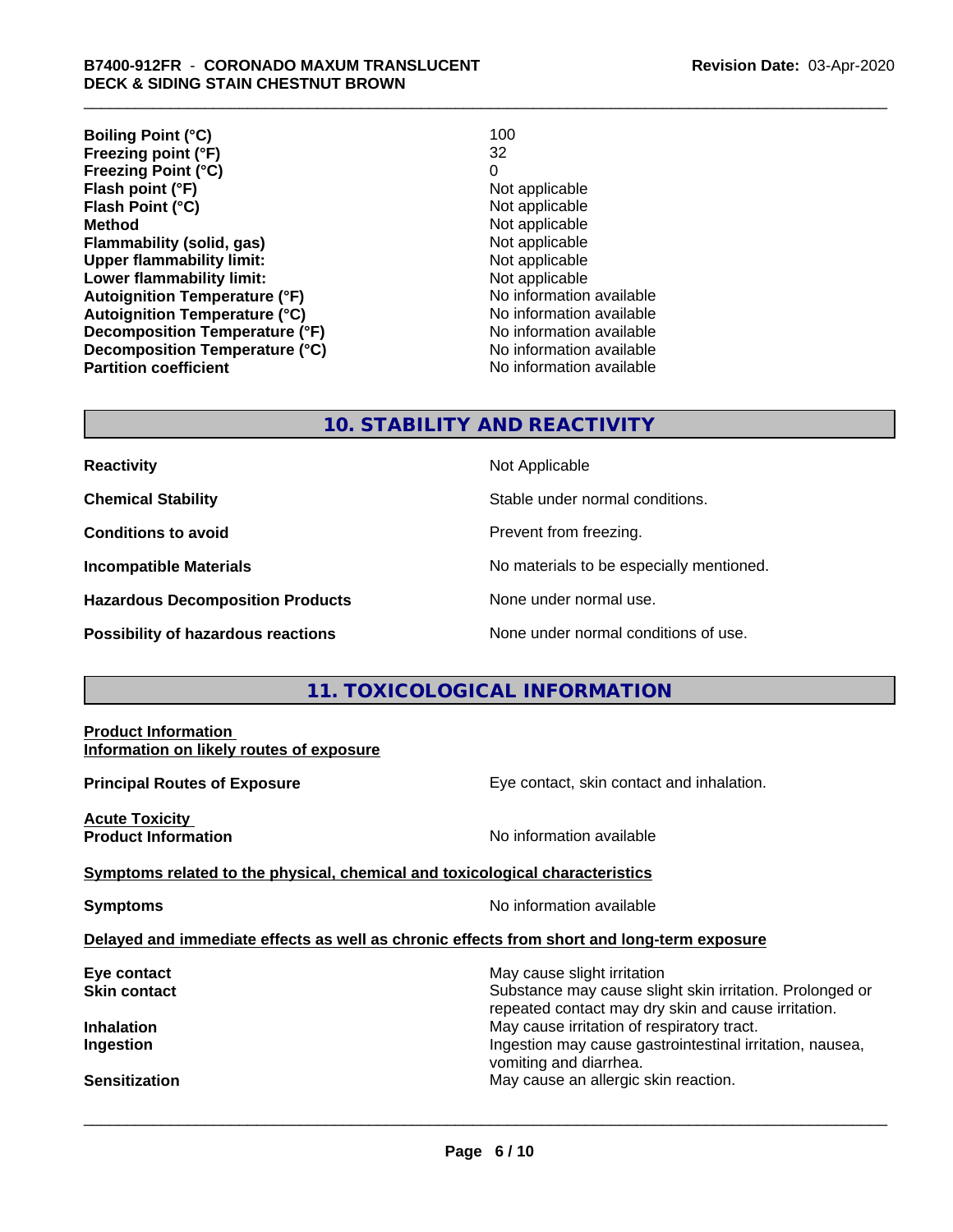| <b>Neurological Effects</b>     | No information available.                 |
|---------------------------------|-------------------------------------------|
| <b>Mutagenic Effects</b>        | Suspected of causing genetic defects.     |
| <b>Reproductive Effects</b>     | May damage fertility or the unborn child. |
| <b>Developmental Effects</b>    | No information available.                 |
| <b>Target organ effects</b>     | No information available.                 |
| <b>STOT - single exposure</b>   | No information available.                 |
| <b>STOT - repeated exposure</b> | No information available.                 |
| Other adverse effects           | No information available.                 |
| <b>Aspiration Hazard</b>        | No information available.                 |

#### **Numerical measures of toxicity**

#### **The following values are calculated based on chapter 3.1 of the GHS document**

| <b>ATEmix (oral)</b>   | 667981 mg/kg |
|------------------------|--------------|
| <b>ATEmix (dermal)</b> | 694701 mg/kg |

### **Component Information**

| Chemical name                                                                           | Oral LD50                                    | Dermal LD50                                                        | Inhalation LC50 |
|-----------------------------------------------------------------------------------------|----------------------------------------------|--------------------------------------------------------------------|-----------------|
| Propylene glycol<br>57-55-6                                                             | $= 20$ g/kg (Rat)                            | $= 20800$ mg/kg (Rabbit)                                           |                 |
| Decanedioic acid,<br>  bis(1,2,2,6,6-pentamethyl-4-piperidi<br>nyl) ester<br>41556-26-7 | $= 2615$ mg/kg (Rat)                         |                                                                    |                 |
| Carbamic acid,<br>1H-benzimidazol-2-yl-, methyl ester  <br>10605-21-7                   | $>$ 5050 mg/kg (Rat)<br>$= 6400$ mg/kg (Rat) | $> 10000$ mg/kg (Rabbit) = 2 g/kg (<br>$Rat$ = 8500 mg/kg (Rabbit) |                 |
| Cobalt neodecanoate<br>27253-31-2                                                       |                                              | 2500 mg/kg                                                         |                 |

#### **Chronic Toxicity**

#### **Carcinogenicity**

*The information below indicateswhether each agency has listed any ingredient as a carcinogen:.*

| <b>Chemical name</b> | IARC                            | <b>NTP</b>                   |
|----------------------|---------------------------------|------------------------------|
|                      | 2B<br>Possible Human Carcinogen | Reasonably Anticipated Human |
| Cobalt neodecanoate  |                                 | Carcinoder                   |

• Cobalt and cobalt compounds are listed as possible human carcinogens by IARC (2B). However, there is inadequate evidence of the carcinogenicity of cobalt and cobalt compounds in humans.

#### **Legend**

IARC - International Agency for Research on Cancer NTP - National Toxicity Program OSHA - Occupational Safety & Health Administration

**12. ECOLOGICAL INFORMATION**

# **Ecotoxicity Effects**

The environmental impact of this product has not been fully investigated.

# **Product Information**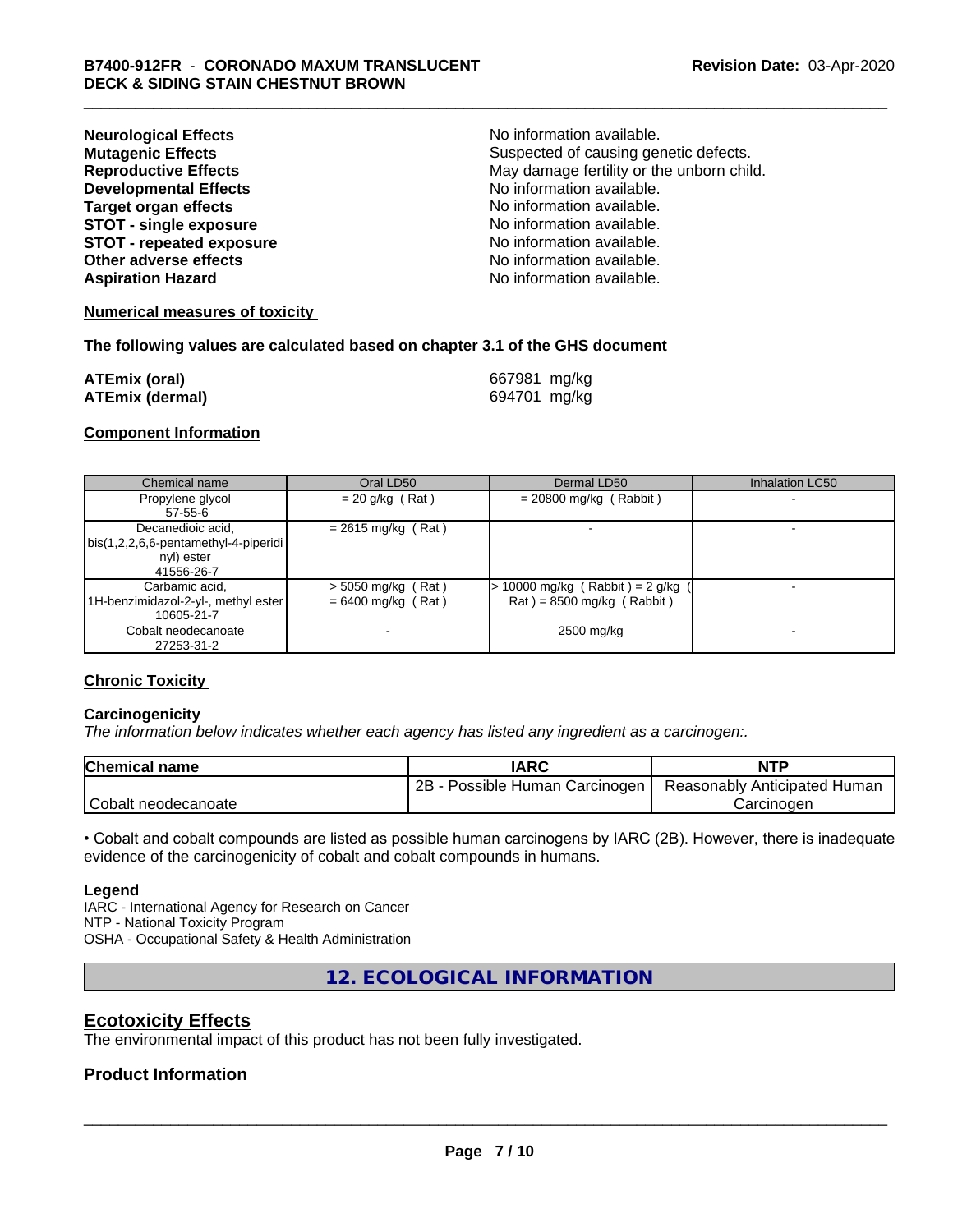#### **Acute Toxicity to Fish** No information available

# **Acute Toxicity to Aquatic Invertebrates**

No information available

### **Acute Toxicity to Aquatic Plants**

No information available

#### **Persistence / Degradability**

No information available.

#### **Bioaccumulation**

There is no data for this product.

#### **Mobility in Environmental Media**

No information available.

#### **Ozone**

No information available

# **Component Information**

### **Acute Toxicity to Fish**

Propylene glycol LC50: 710 mg/L (Fathead Minnow - 96 hr.) Carbamic acid, 1H-benzimidazol-2-yl-, methyl ester LC50: 1.5 mg/L (Rainbow Trout - 96 hr.)

#### **Acute Toxicity to Aquatic Invertebrates**

Propylene glycol EC50: > 10000 mg/L (Daphnia magna - 24 hr.) Carbamic acid, 1H-benzimidazol-2-yl-, methyl ester LC50: 0.22 mg/L (water flea - 48 hr.)

# **Acute Toxicity to Aquatic Plants**

No information available

**13. DISPOSAL CONSIDERATIONS**

**Waste Disposal Method Dispose of in accordance with federal, state, provincial,** and local regulations. Local requirements may vary, consult your sanitation department or state-designated environmental protection agency for more disposal options.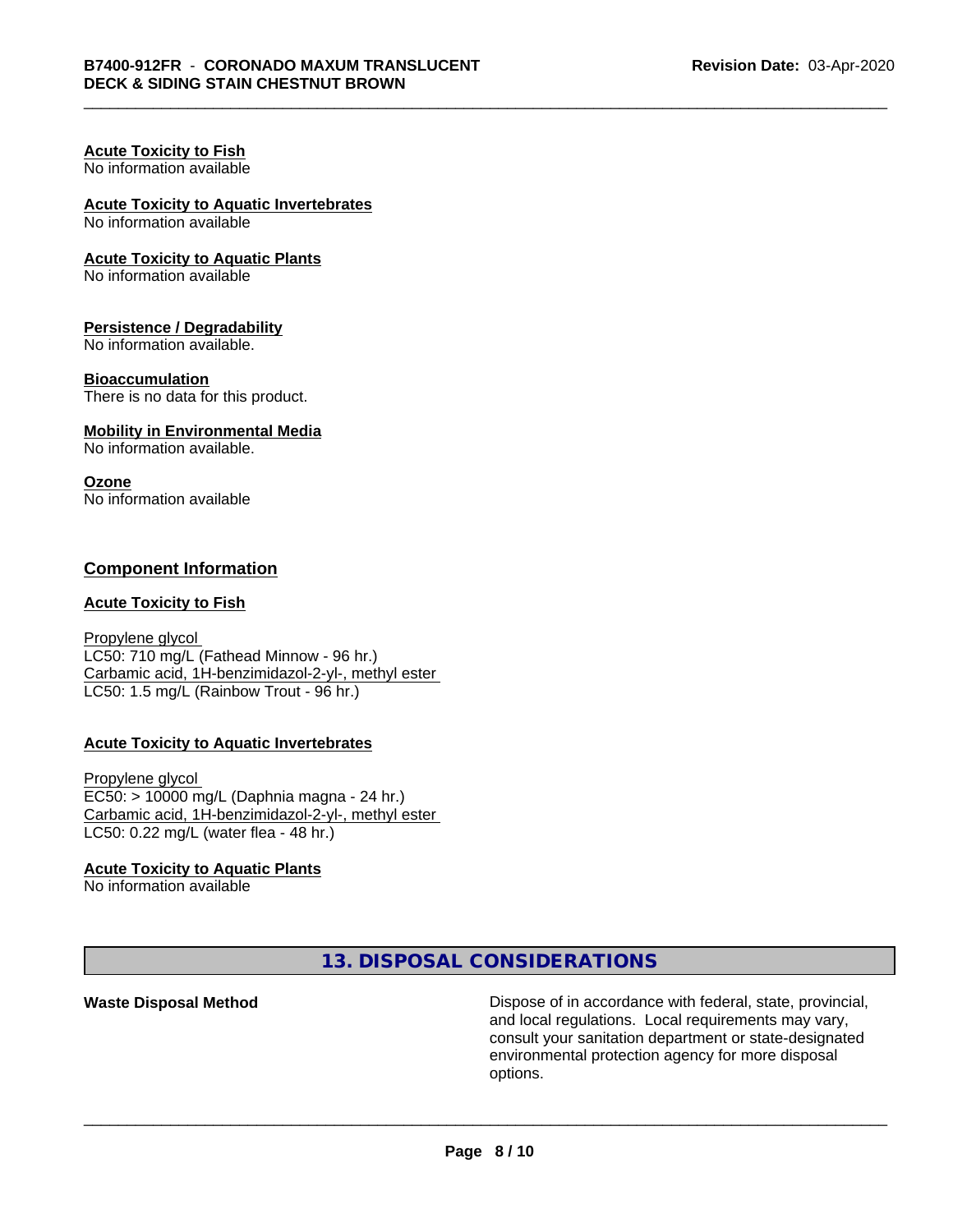# **14. TRANSPORT INFORMATION**

**TDG** Not regulated

**ICAO / IATA** Not regulated

**IMDG / IMO** Not regulated

# **15. REGULATORY INFORMATION**

# **International Inventories**

| <b>TSCA: United States</b> | Yes - All components are listed or exempt. |
|----------------------------|--------------------------------------------|
| <b>DSL: Canada</b>         | Yes - All components are listed or exempt. |

# **National Pollutant Release Inventory (NPRI)**

#### **NPRI Parts 1- 4**

This product contains the following Parts 1-4 NPRI chemicals:

*None*

#### **NPRI Part 5**

This product contains the following NPRI Part 5 Chemicals:

*None*

#### **WHMIS Regulatory Status**

This product has been classified in accordance with the hazard criteria of the Hazardous Products Regulations (HPR) and the SDS contains all the information required by the HPR.

**16. OTHER INFORMATION**

**HMIS** - **Health:** 2\* **Flammability:** 0 **Reactivity:** 0 **PPE:** -

# **HMIS Legend**

- 0 Minimal Hazard
- 1 Slight Hazard
- 2 Moderate Hazard
- 3 Serious Hazard
- 4 Severe Hazard
- \* Chronic Hazard
- X Consult your supervisor or S.O.P. for "Special" handling instructions.

*Note: The PPE rating has intentionally been left blank. Choose appropriate PPE that will protect employees from the hazards the material will present under the actual normal conditions of use.*